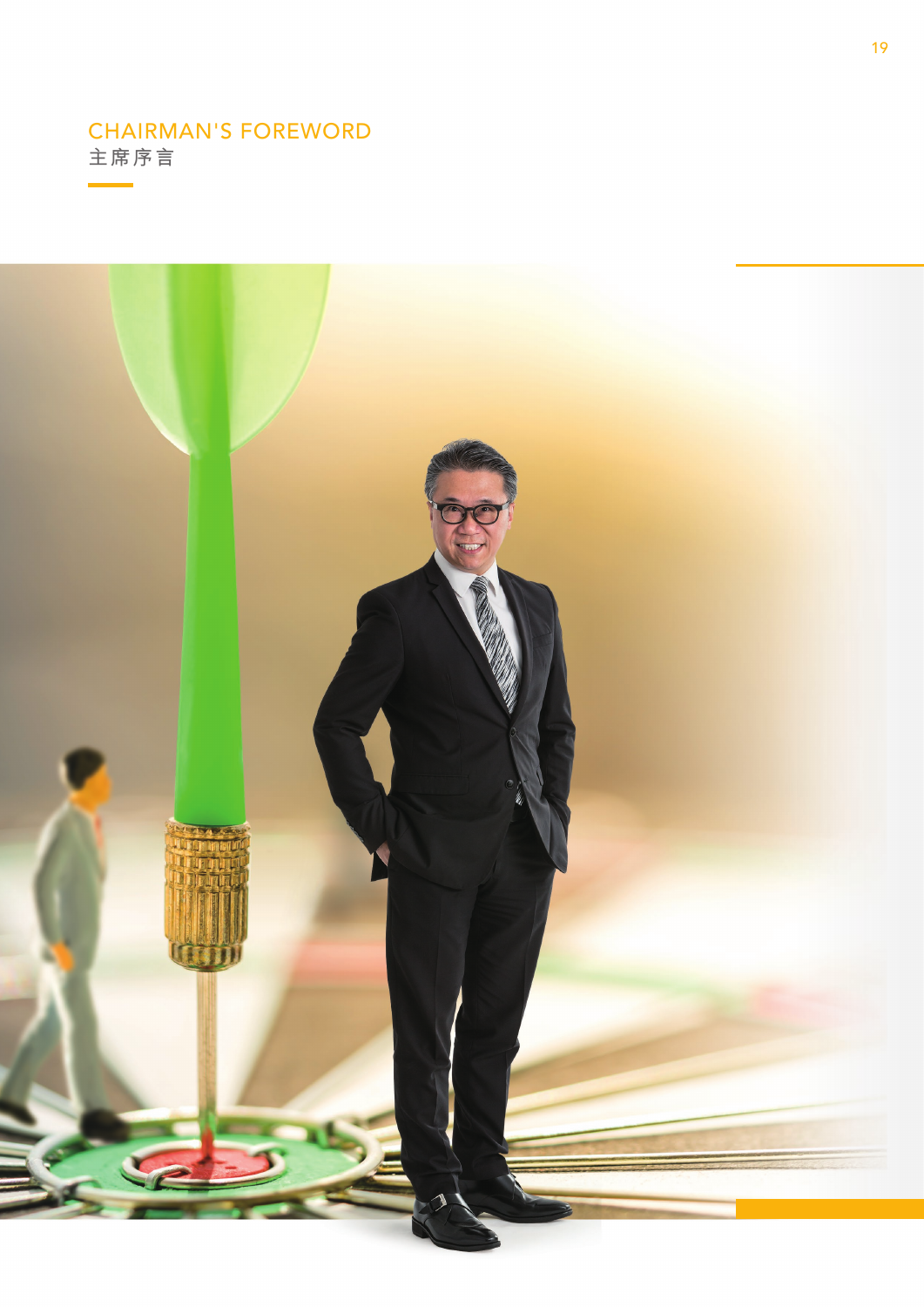### RECOVERY IN GLOBAL ECONOMY A BOON TO MARKETS

Overall, 2017 was a good year for the global economy with the unusual occurrence of a synchronised expansion benefitting financial markets the world over. Promising elements, such as stable economic and monetary policies, positive growth, improved corporate earnings, lower unemployment rates and rising consumer confidence combined to spur record performances in not just the major markets, but also those in the emerging world.

Job gains and lower unemployment rates refected improvements in the investment and business environment in both the US and Eurozone economies, which also resulted in an increase in consumer expenditure. However, shake-up in the traditional retail industry continued with some big international players struggling to reinvent themselves as the threat from e-commerce grew ever bigger. The world also continued to keep a wary eye on the ongoing Brexit talks, but the worst-case scenario of a postreferendum recession in the UK did not occur.

Economic performance in our part of the world was strong, spearheaded by accelerated growth in Mainland China which, for the first time in seven years, registered a reversal in its downward growth trend. In the meantime, rising demand for imported goods in both the US and Mainland China helped stimulate trade and supply chain activities in Southeast Asia.

#### **全球經濟復甦潤澤市場**

2017年是全球經濟亮麗的一年,皆因眾多經濟 體極為罕見地同步增長,更惠及各地金融市場。 在穩健的經濟和貨幣政策、經濟增長、企業盈利 改善、失業率下降,以及消費者信心增加等種種 利好元素推動下,主要市場收穫豐碩,而新興市場 也不遑多讓,表現理想。

職位增加和失業率下跌,反映美國和歐元區 經濟體的投資和營商環境有所改善,同時亦刺激了 消費開支。然而,日益壯大的電子商貿,對傳統 零售業帶來威脅,部分大型國際零售商正著手重整 業務。全球繼續密切關注英國脱歐談判的進程, 市場早前預期英國脫歐公投後會出現經濟衰退的 最壞擔憂,並沒有發生。

中國內地經濟表現強勁,並成功把下滑了七年 的經濟增長弱勢扭轉過來,亦帶動區內經濟 表現。與此同時,中美兩國對進口商品的需求持續 增加,促進了東南亞地區的貿易及供應鏈活動。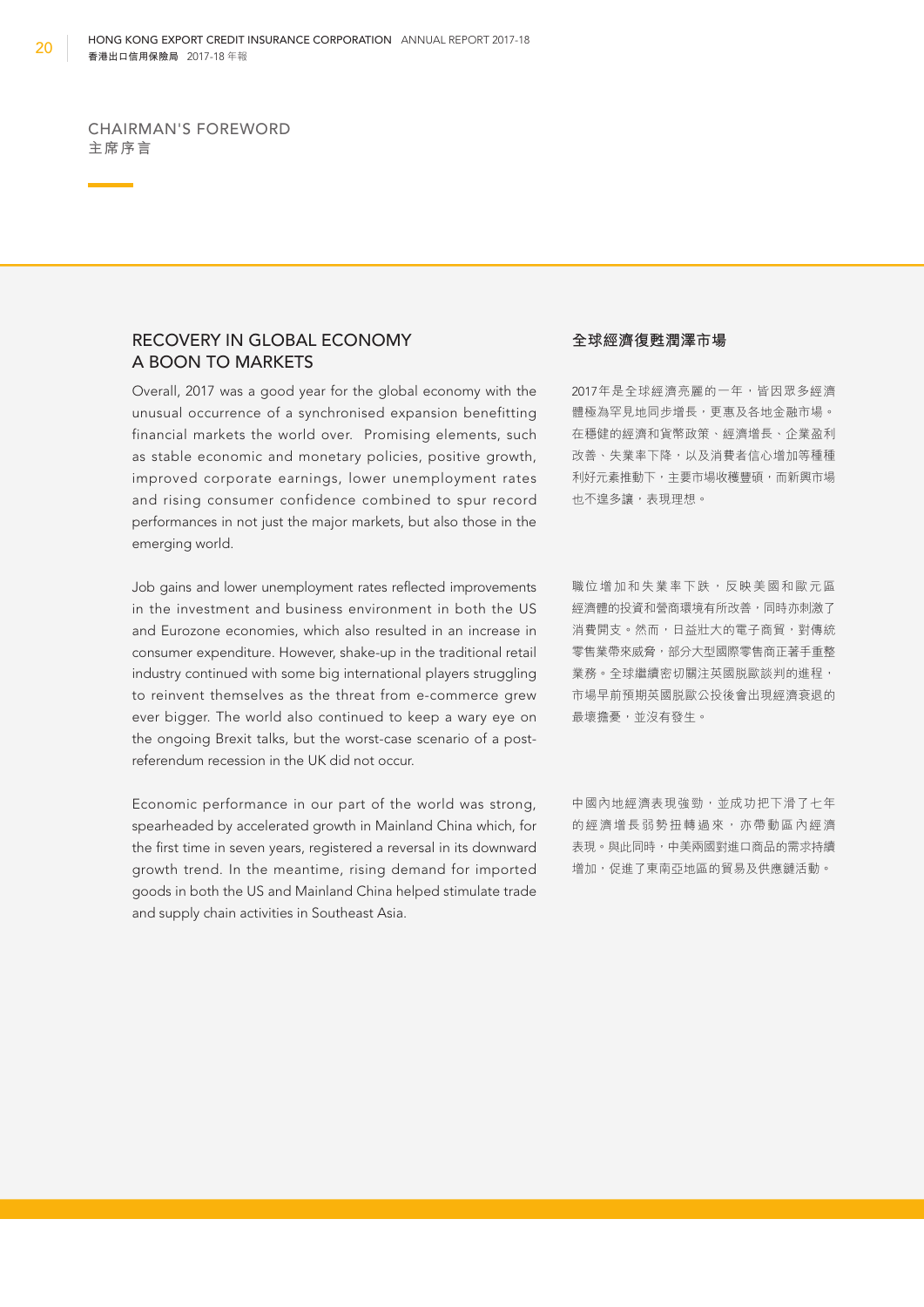### LEADING THROUGH INNOVATION AND CREATIVITY

For Hong Kong exporters, the outlook is positive as the environment is set to remain conducive for trade. Nevertheless, even with an improving global economy, it is indisputable that markets are determined by those who are able to meet changing trends and produce goods that satisfy the needs of buyers and consumers. As the manufacturing sector has been declining over the years, Hong Kong is no longer in the forefront of original equipment manufacturing (OEM). There is fresh impetus now for a turnaround with the HKSAR Government pledging more resources to fund the growth of innovative and creative industries, as well as research and development, to turn the city into a global hub for innovation and creativity. Innovation and technology is a new engine to power the sustainable and diversified economic development of Hong Kong. Businesses are encouraged to participate in the drive for Hong Kong's re-industrialisation through leveraging on innovation, technology and creativity to facilitate the development of a high-end manufacturing industry. This would not only promote economic growth and the creation of quality jobs, but also be conducive to the design and development of signature Hong Kong brands and products that are attractive to overseas markets.

### **創新與創意並行**

對香港出口商而言,在利好貿易發展的大環境 下,市場前景仍然正面。儘管全球經濟改善,但 市場只會由能夠與時並進、滿足買家和消費者 需求的族群所主導。隨著製造業式微,香港早已 不再是原始設備製造(代工生產)的首選。為了 注入新動力,香港特區政府將向創新產業、創意 工業和科技研發投放更多資源,以支持相關產業 的發展,並決心把香港打造成全球創新及創意 中心,讓創新科技成為推動香港持續多元經濟發展 的新引擎,並鼓勵企業通過創新、科技和創意來 加速香港的再工業化,推動高端製造業的發展。 這除了能促進香港經濟增長、創造優質的就業 機會外,對於設計和開發具價值的本土品牌和 產品也有一定貢獻。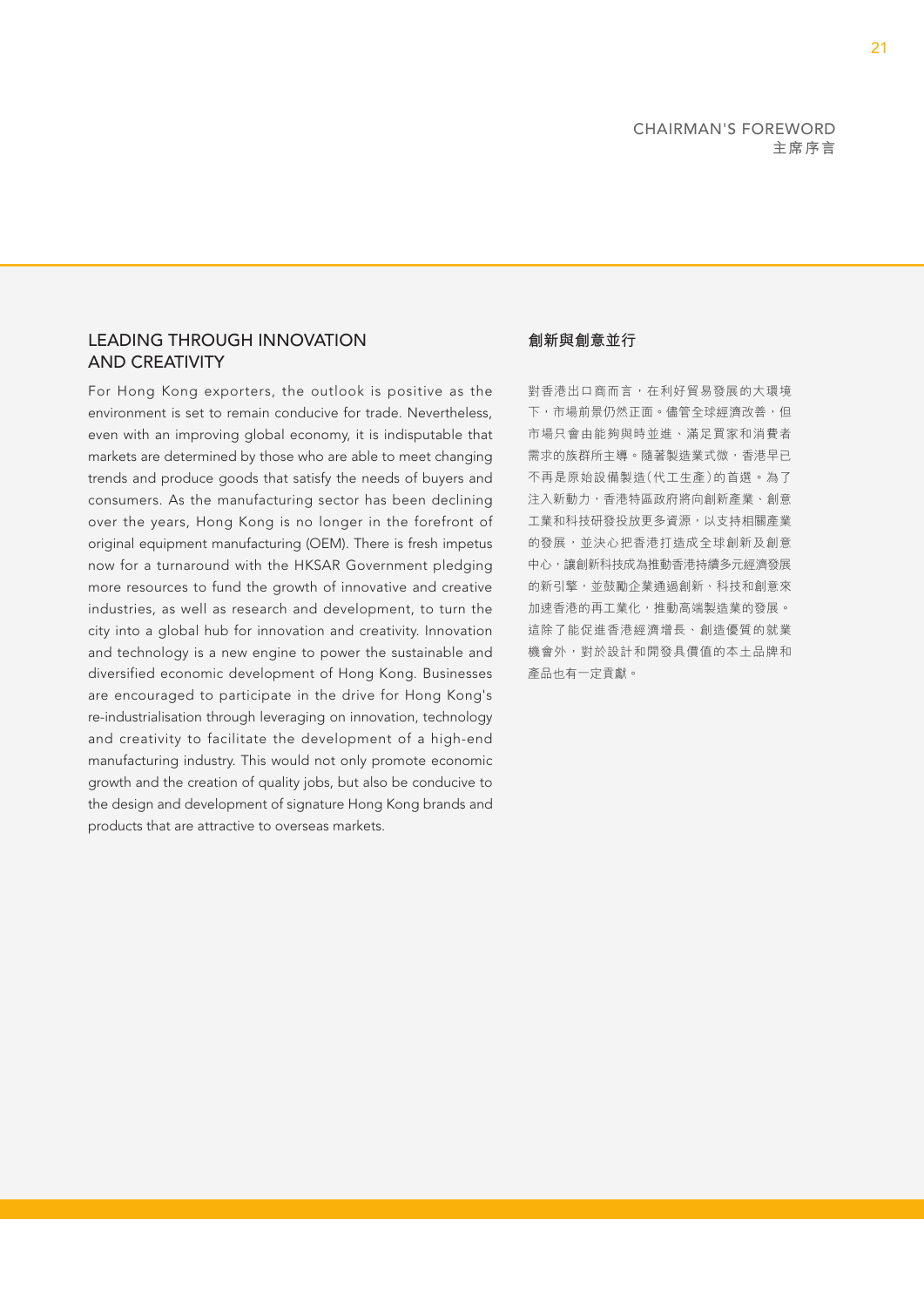## ECONOMIC INITIATIVES DRIVEN BY MAINLAND CHINA

Economic activity arising from Mainland China's Belt and Road Initiative continues to enhance cooperation amongst different sectors in the Guangdong-Hong Kong-Macao Bay Area. The Guangdong-Hong Kong-Macao Bay Area is one of the fastest growth among the four Bay Areas in the world, demonstrating tremendous business opportunities for domestic and external economic activities in the Area.

Hong Kong can demonstrate its strengths as an international trade and financial centre, and logistics hub to maximise economic value while helping to open up new markets for the innovation and technology industry.

In the course of building the Guangdong-Hong Kong-Macao Bay Area into a city cluster with global influence and competitiveness, technology and innovation are important drivers. Technological development not only aims to enhance the research and development (R&D) capability of the Bay Area, but also extensively apply technology in different areas, such as smart production, smart cities, Internet of Things, environmental protection and energy saving, in order to raise the level of overall economic efficiency and sustainable development. Industrial development in the Pearl River Delta region can also attract more input into R&D and propel a benign cycle.

#### **中國內地驅動的經濟策略**

中國內地「一帶一路」倡議促進了各行業在粵港澳 大灣區內的合作,由此衍生的內外經濟活動蘊藏 著龐大商機,令粵港澳大灣區成為全球四大灣區 中增長最快的地區之一。

透過展示作為國際貿易和金融中心,以及物流 樞紐的優勢,香港可發揮最大經濟價值,並協助 創新科技行業開拓新市場。

要把粵港澳大灣區構建成具備全球影響力和競爭 力的城市群,科技和創新是重要的推動力。科技 發展不僅可提升大灣區的研發能力,還可在智能 生產、智慧城市、物聯網、環保節能等多個領域 廣泛應用實踐,以提高整體經濟效益和可持續 發展水平。珠三角地區的工業發展亦可吸引更多 研發投入,從而推動良性循環。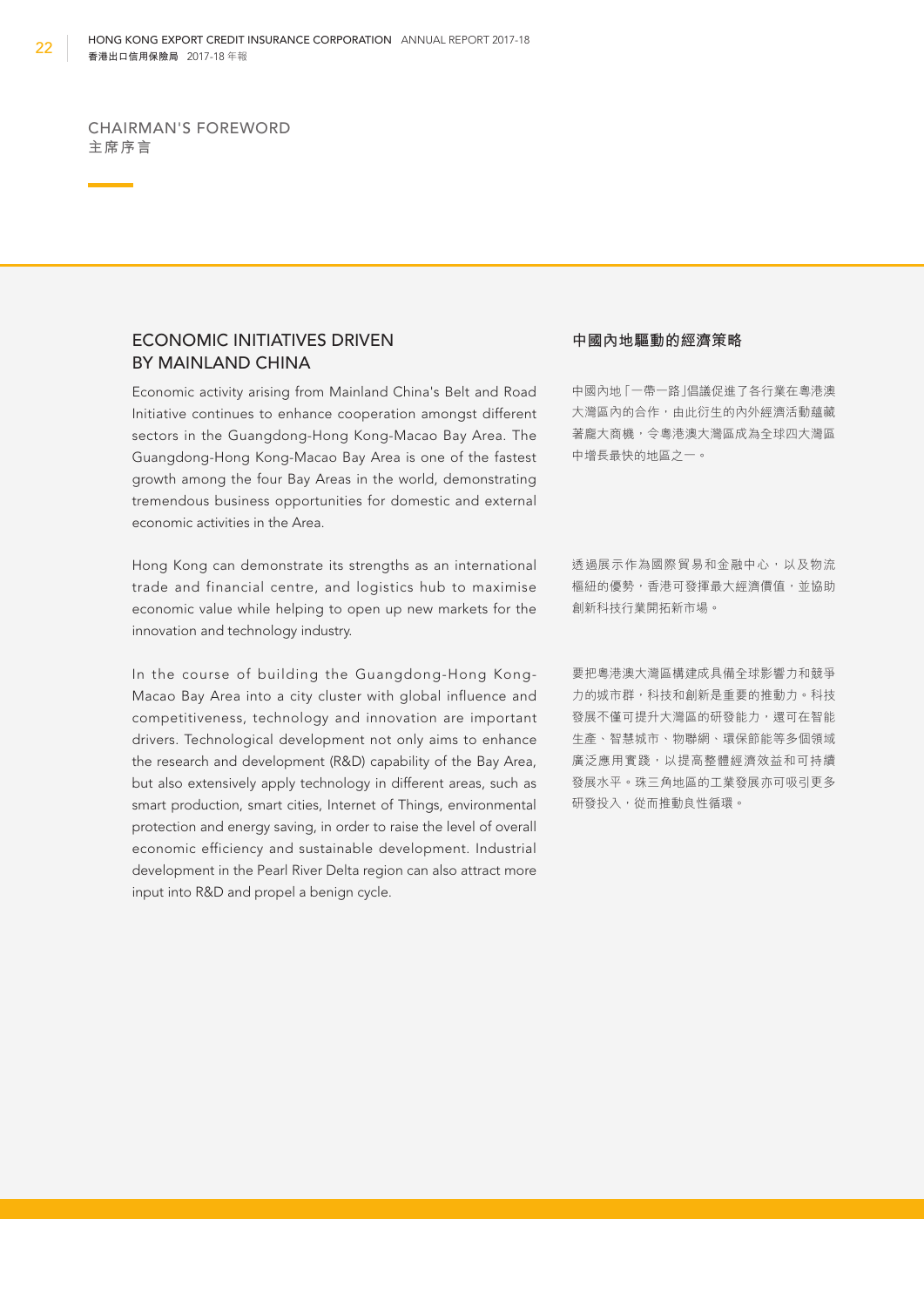# GROWTH TREND FOR THE THREE BIG ECONOMIES

Looking ahead, the impending US tax policy changes are expected to produce a positive business environment that will elicit greater capital investments from companies to create more jobs for Americans. What is "great for America" though may not bode well for manufacturing industries in other parts of the world and developments should be closely monitored.

Meanwhile, a strengthening Renminbi will invariably mean higher production costs. The situation will be exacerbated by rebounding energy and commodity prices which would increase upward pressures on raw material costs. As a result, Hong Kong businesses involved in the export of China-manufactured goods will feel the squeeze on their competitiveness.

Favourable global financial conditions and strong sentiment will help maintain the accelerated performances recorded around the world in 2017, with the three biggest economies – the US, Mainland China and the Eurozone – expected to make the greatest advances on the back of improving consumption and investments. Bullishness aside, adverse geopolitical developments cannot be ignored. As such, businesses would be prudent to take both challenges and opportunities in stride. In the meantime, the rising protectionist sentiment may affect trade activities between the US and Mainland China as well as the international trade. Hong Kong exporters should be more cautious to the upcoming uncertainties in the global economy while the Corporation will continue its support to Hong Kong exporters amid the challenging times.

### **三大經濟體持續增長**

展望未來,美國即將實施的新税務政策預計將 有利營商環境,吸引企業進行更多資本投資,為 美國創造更多職位。不過,這對全球其他地區的 製造業來説不一定是好事,需要繼續密切關注事態 發展。

同時,人民幣升值無疑會推高生產成本。能源 和商品價格反彈亦勢將加劇原材料成本的上漲 壓力。因此,香港企業出口「中國製造」產品的 競爭力或會受到影響。

環球金融環境和市場情緒向好將有助保持全球 市場於2017年增長加速的勢頭,預期在消費 開支和投資改善等因素帶動下,其中三大經濟體一 美國、中國內地和歐元區-的表現將更可觀。 然而,地緣政治風險因素亦不容忽視,企業應 採取謹慎態度面對各種挑戰和機遇。持續升溫的 貿易保護主義可能影響中美之間以至國際的貿易 活動。香港出口商應審慎面對全球經濟的不確定 性,而信保局亦將繼續全力支持香港出口商迎接 挑戰。